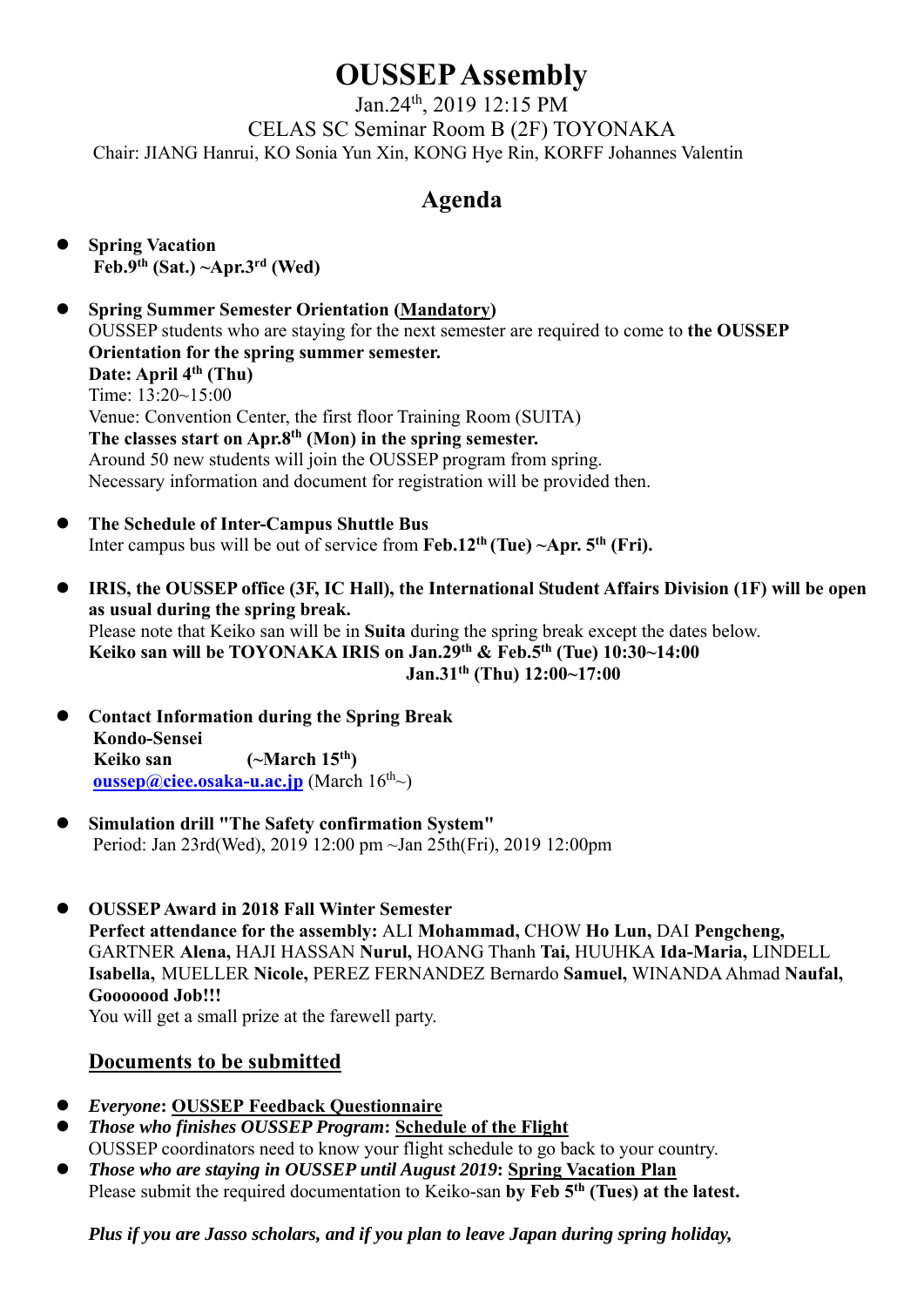## **Notice of Overseas Travel**

Please note that you are not entitled to receive a JASSO stipend of the month if you are not able to sign up for the month.

# **Transcripts/Grade**

### **Your grade**

The date that your grades are released varies depending on the School you belong to. Keiko san will let you know when she finds out the dates by email. As for those who finishes the OUSSEP program this semester (2018 Fall Winter), please note that your personal ID for KOAN will be expired on Feb.28th.

## **Transcripts and Other Certificate**

Your transcript will be directly sent to your home university in the middle of March. If you need any certificates to your home address, you have to prepare the following and give it to the International student affairs Division  $(1<sup>st</sup>$  floor of IC hall).

- ① "Certificate Request Form"→Contact Keiko san to get the data or document
- ② An Envelope ( B-5 or A-4 size) that has your home address on it with stamps required to send to your place

FYI, a certificate enclosed in the envelope 10g B5 size envelope 15g

**Check website of Japan Post Co., Ltd to find out rates. http://www.post.japanpost.jp/cgi-charge/index.php?lang=\_en**

If you need more certificates after you go back to your country, **please visit OUSSEP website→click information.** And send it to International Student Affairs Division with International reply coupon (for the postage) by air mail.

**http://ex.ciee.osaka-u.ac.jp/oussep/information/index.html**

#### **Other Certificates required from your home institution**

Any certificates that require OU official stamp should be handled at the international Student Affairs Division, which is located on the first floor of IC hall. Please allow one week for completion of the procedures after you visit. Contact of the International student affairs Division: exchange@ciee.osaka-u.ac.jp

## **Events**

 **Invitation to work for the Spanish & German Café (Multilingual Cafe) & English Café by CELAS** CELAS (Centre for Education in Liberal Arts and Science) is seeking native speakers of Spanish, German & English for their activity named the Multilingual Café/English Café in which international and Japanese students talk about various topics over lunch.

You will be paid ¥950 (by Osaka University) for your participation each time.

#### English Café

- ・Period: From April to July
- ・Time:12:10–13:00 (You can have lunch during the cafe.)
- ・Date: It is held on Tuesdays and Thursdays during the semesters. (The work schedule is around 3, 4 times a month.)
- ・Venue: At Quartier Multilingue in the CELAS building in Toyonaka campus

#### Spanish &German

- ・Period: From April to July
- $\cdot$  Time: 12:10 –13:00 (You can have lunch during the cafe.)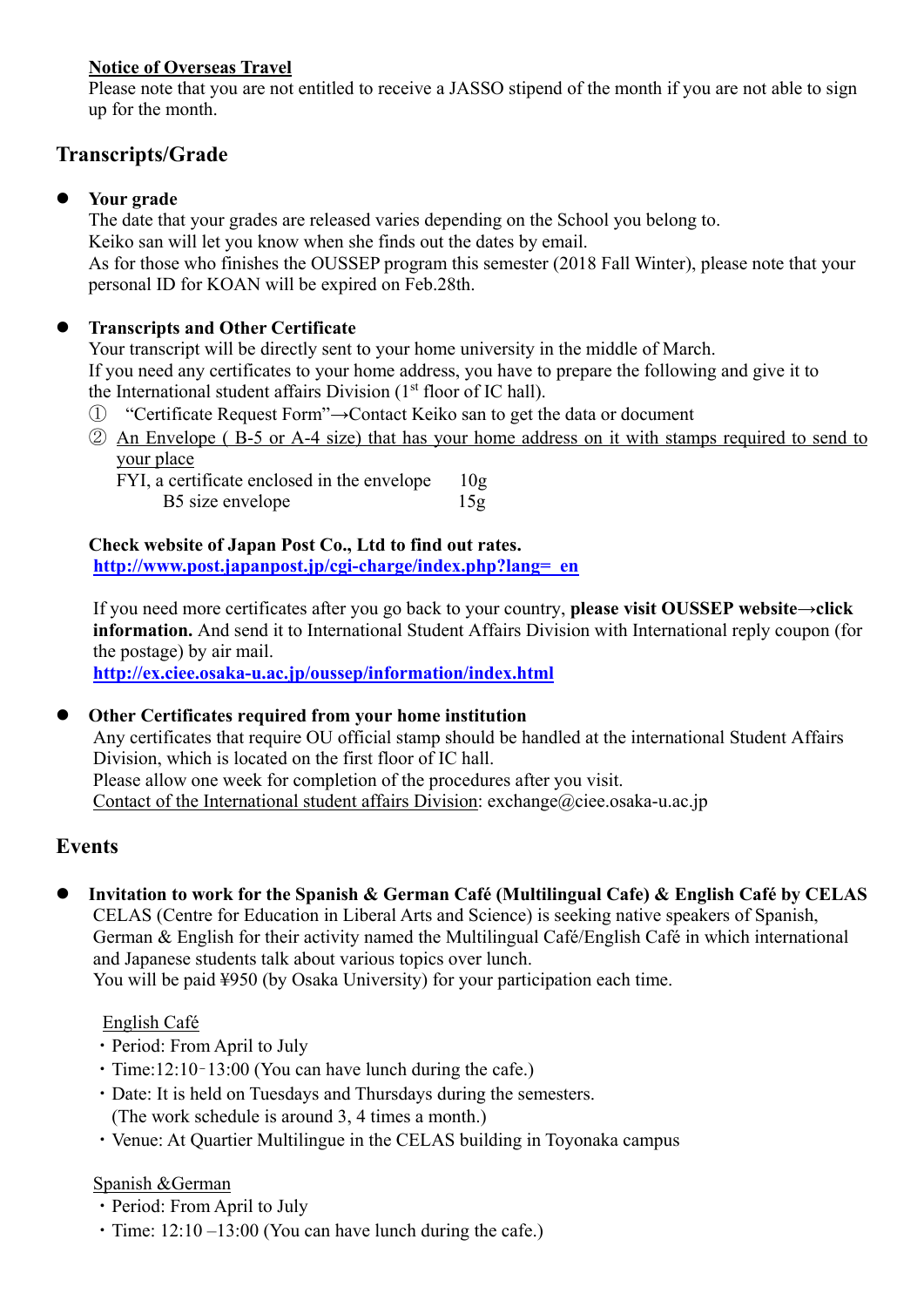- ・Date: TBA (About twice/three times a month)
- ・Venue: At Quartier Multilingue in the CELAS building in Toyonaka campus
- ・Required: Persons who can speak Japanese a little
- ・URL: http://www.celas.osaka-u.ac.jp/intl-students/multilingual-cafe/

If you are interested, contact FUJISAWA san at the email below. Contact: multilingual-cafe@celas.osaka-u.ac.jp

#### **Free SUITA event at TAKAHAMA shrine**  Jan.27<sup>th</sup> Cosplay event Feb.23rd Idol festival http://suita-asahidori.com/free-winter-events/

- **Chinese New Year Festivities on 3rd, 5th and 9th–11th Feb, 2019**  The festivities in the district of Nankin-machi in KOBE include a dragon parade, a lion dance, and martial arts demonstrations. https://japancheapo.com/events/chinese-new-year-festivities/
- **Kayabuki no Sato Snow Lantern Festival on 26th Jan–2nd Feb, 2019**  This will be the 15th Yukitouro in Miyama Village in Kyoto, with stunning scenes of snow-covered thatched roofs lit with hundreds of lanterns https://japancheapo.com/events/kayabuki-no-sato-snow-lantern-festival/

#### **Other**

#### **Procedure before leaving Japan**

#### **Check list**

- Did you submit notification to Dormitory? One month prior to your leaving.
- ・Did you return all rental books to the library?
- ・Did you plan to cancel your provider, Bank account, internet, etc?

#### **Within 2 weeks from the date you leave Japan, At the city hall**

- Did you report that you are moving out?
- ・ Did you cancel the National health Insurance (NHI)?

The office will modify the NHI expiration date so that it will cover you until departure from Japan. \*If you have not paid National Health Insurance, you are supposed to pay off the unpaid premium.

#### **Residence card**

Please note that you should return your residence card to the immigration officer at your port of departure, e.g. Kansai International Airport, Narita International airport so do not leave it in your check-in luggage.

**Please do not return your residence card to the City hall.** 

#### **For those who are staying for 2019 spring semester;**

If you go out of Japan during the spring break, **do not give the residence card at the immigration and just show it.** 

**You must check in the box of "I am leaving Japan temporarily and will return" in EMBARKATION CARD FOR REENTRANT at the immigration in the airport.**